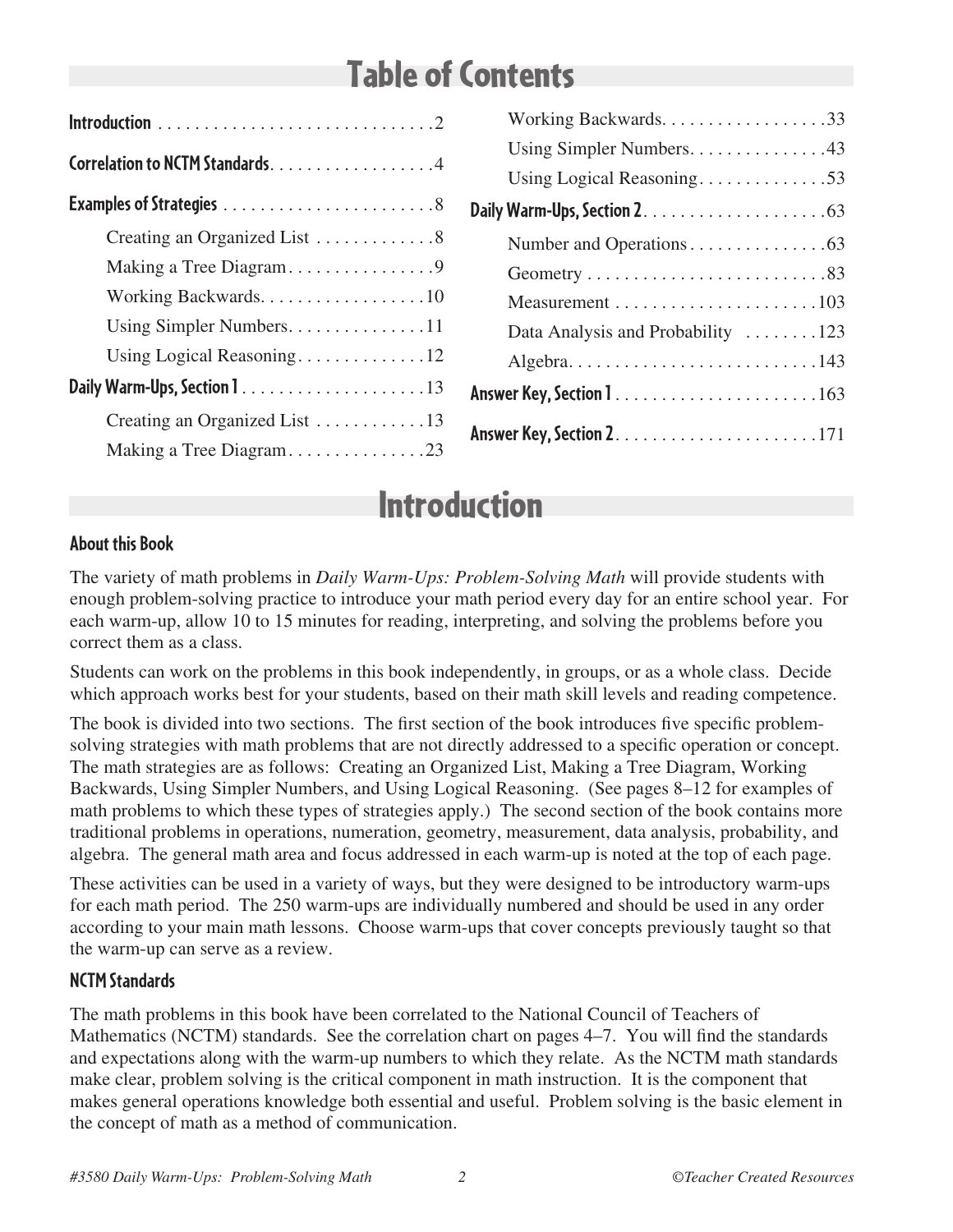



# What's the Problem?

Jimmy and Allison attend a sports camp during the summer at the local college. It is open Monday through Friday. The camp runs for 4 hours a day and each activity takes 1 hour. They swim for 1 hour every day. Jimmy plays basketball 3 days a week and volleyball 2 days a week. He never plays the same sport 2 days in a row or on the same day. They must spend 1 hour reading in the children's library each day. Allison takes gymnastics every day that Jimmy plays basketball and she plays table tennis the other days. Jimmy takes tennis on the days Allison does gymnastics and he runs laps on the other days. Allison runs laps on the days she does gymnastics and she plays softball on the other days.

### **Create a weekly schedule of activities for each person.**

### **REMINDER**

An organized list helps you solve problems by presenting information in a systematic way.

Follow these steps:

- 1. Think of ways to combine the information into a list or chart.
- 2. Decide on a starting point and work in order.
- 3. Keep one item the same while others change.
- 4. Fill in any gaps.
- 5. Record the solution so it is easy to understand.

| Jimmy          |                |           |                 |               |
|----------------|----------------|-----------|-----------------|---------------|
| <b>Monday</b>  | <b>Tuesday</b> | Wednesday | <b>Thursday</b> | <b>Friday</b> |
|                |                |           |                 |               |
|                |                |           |                 |               |
|                |                |           |                 |               |
|                |                |           |                 |               |
| <b>Allison</b> |                |           |                 |               |
| <b>Monday</b>  | <b>Tuesday</b> | Wednesday | <b>Thursday</b> | <b>Friday</b> |
|                |                |           |                 |               |
|                |                |           |                 |               |
|                |                |           |                 |               |
|                |                |           |                 |               |
|                |                |           |                 |               |

# Work It Out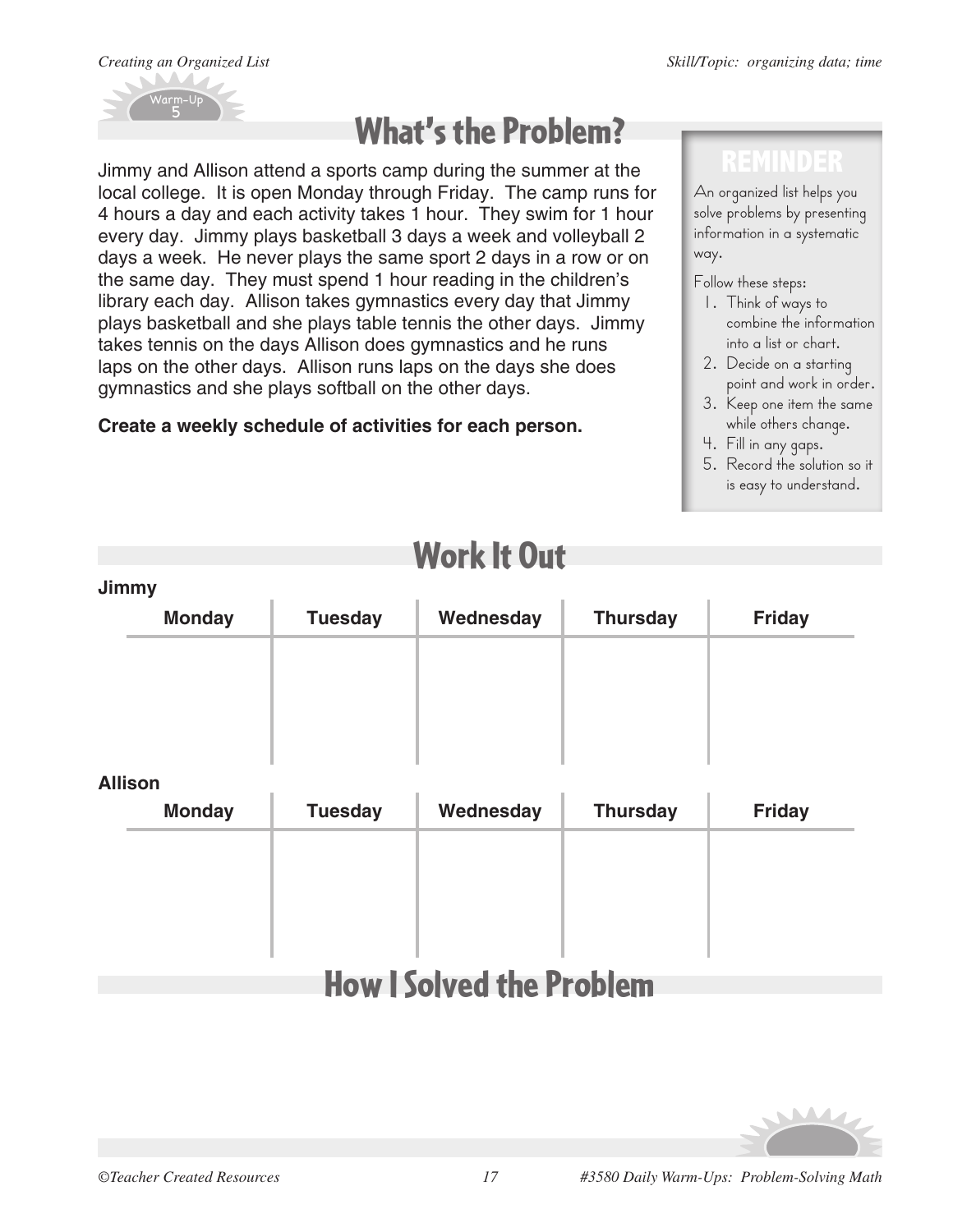### Warm-Up 115 What's the Problem?

Allison had to babysit her little brother, Jason, and his friend Justin, while their mothers went shopping. She decided to hide treasures for the boys to find—but they had to be able to understand the map she made for them.

#### **What did she hide for the boys at each of these coordinate pairs?**





Work It Out

#### Warm-Up What's the Problem? <u>116</u>

| What are the coordinates for these<br>prizes on the map? |
|----------------------------------------------------------|
|                                                          |
| Cookies _________________________                        |
|                                                          |
| Chewing gum _______________________                      |
|                                                          |
| Chips _______________________________                    |
|                                                          |
|                                                          |
|                                                          |

# Work It Out 15 14 13

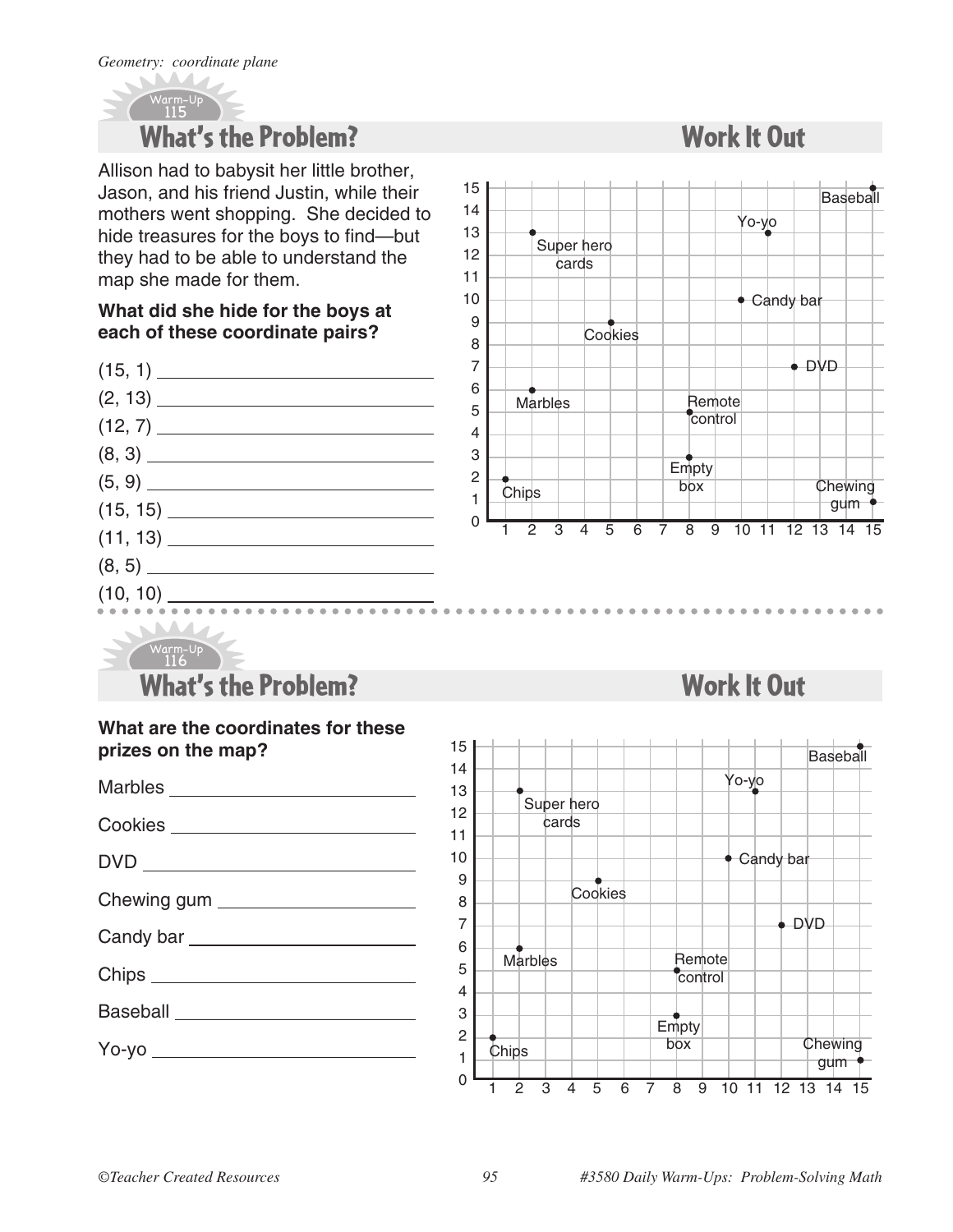

Casey was watching batting practice with his baseball team and thinking about angles and baseball. His teammate, Tommy, hit a low line drive that went into foul territory. The team's best player, Owen, hit a line drive right over second base. Casey hit a fair ball just inside the first base line. Ivan hit a ball just off the first base line in foul territory. Jorge hit a ball just inside third and down the line.

#### **Identify the angles formed by the named lines as acute or obtuse.**

- **1. Jorge's hit and 1st base line**
- **2. Ivan's hit and 3rd base line**
- **3. Owen's and Casey's hits**
- **4. Casey's hit and 3rd base line**
- **5. Ivan's and Owen's hits**

**6. Tommy's and Ivan's hits** 

Warm-Up

## Work It Out



### What's the Problem? <u>148</u>

Use the diagram to help you answer the following questions.

- **1. What kind of angle is formed by the lines from home plate to 3rd base and home plate to 1st base? How many degrees are formed inside this angle?**
- **2. What kind of angle is formed outside those same lines in question 1? How many degrees are formed in this outside angle?**
- **3. What kind of angle is formed by a batted ball that hits the pitcher's mound and bounces between 3rd base and 2nd base?**

### Work It Out